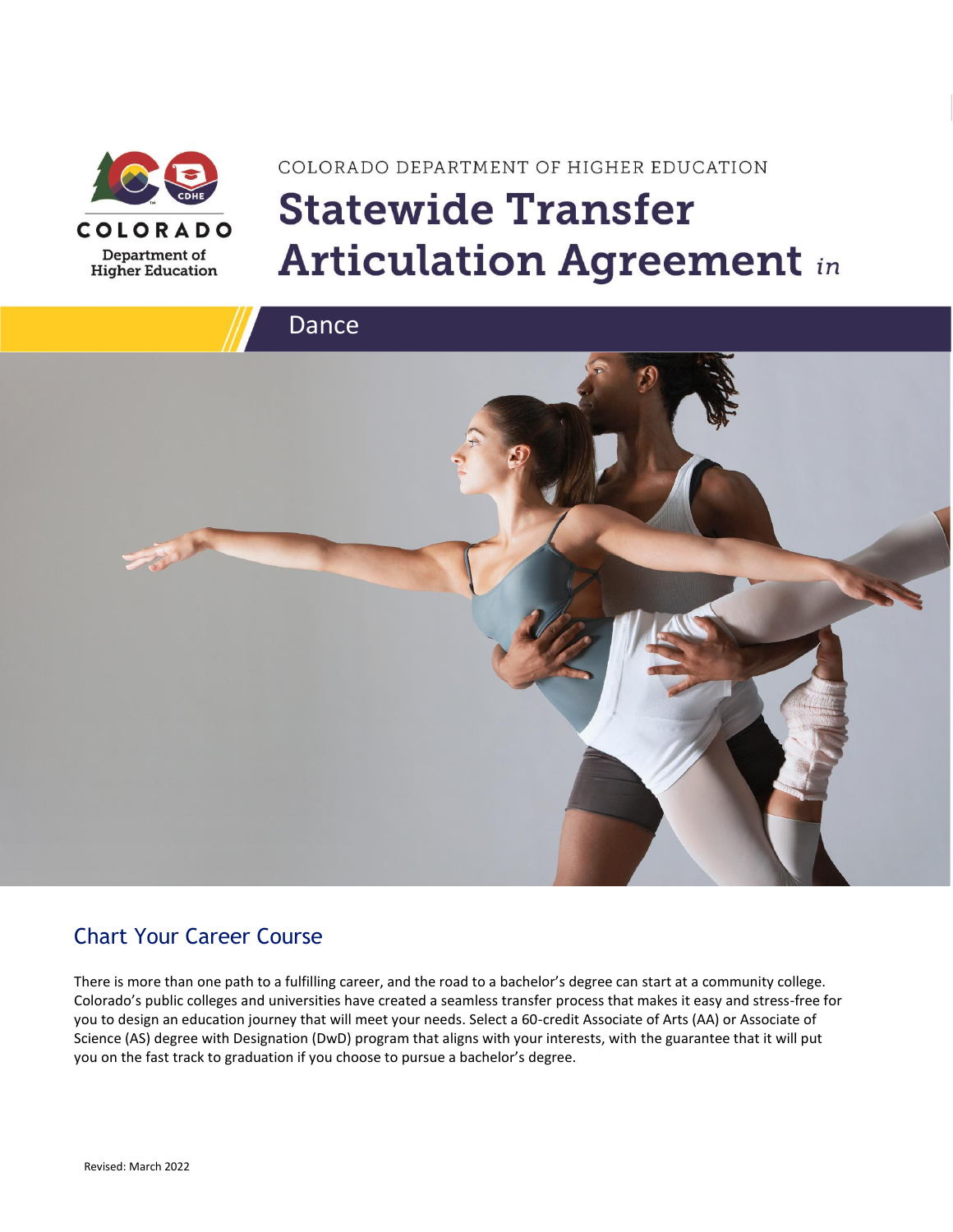# Introduction

Standing on a stage before a packed theater on opening night or in front of a class of tiny tappers, there are as many options for a career in dance as there are styles of dance. Whether ballet, hip hop, or jazz, the combination of physical movement set to music has the ability to evoke intense reactions. Dancers are visual storytellers who embody artistry in every aspect of their performance, taking the audience on an emotional journey in which they experience joy, excitement, and even sadness.

In an associate program in Dance, you will study choreography, learn the historical and cultural context of dance as an art form, and explore classical and contemporary styles of dance. This degree is transferrable to universities offering bachelor's degrees in Dance or Visual and Performing Arts.

The first year of a Dance program will include math and English courses to meet general education requirements. The completion of introductory math and English courses in the first year is proven to greatly increase the likelihood of crossing the graduation stage, boosting your momentum along the degree pathway you select. Other general education courses on your pathway will cover topics in Arts and Humanities, History, Social and Behavioral Sciences, and Natural and Physical Sciences.

Program-specific courses may begin as soon as your first semester. These courses will become more advanced as you move along your degree pathway. Through this sequence of courses, your knowledge of dance technique, styles of dance, and choreography will grow and deepen. Coursework will include Dance Composition and Improvisation, Dance for Camera, and Methods of Teaching Dance. After completing a 60-credit associate degree, your degree pathway can continue with guaranteed transfer to a college that offers bachelor's degrees.

### **Degree Pathway Knowledge & Skills**

- Dance techniques
- Choreography
- Musicality
- Dance history
- Physical stamina
- Self-discipline
- **Collaboration**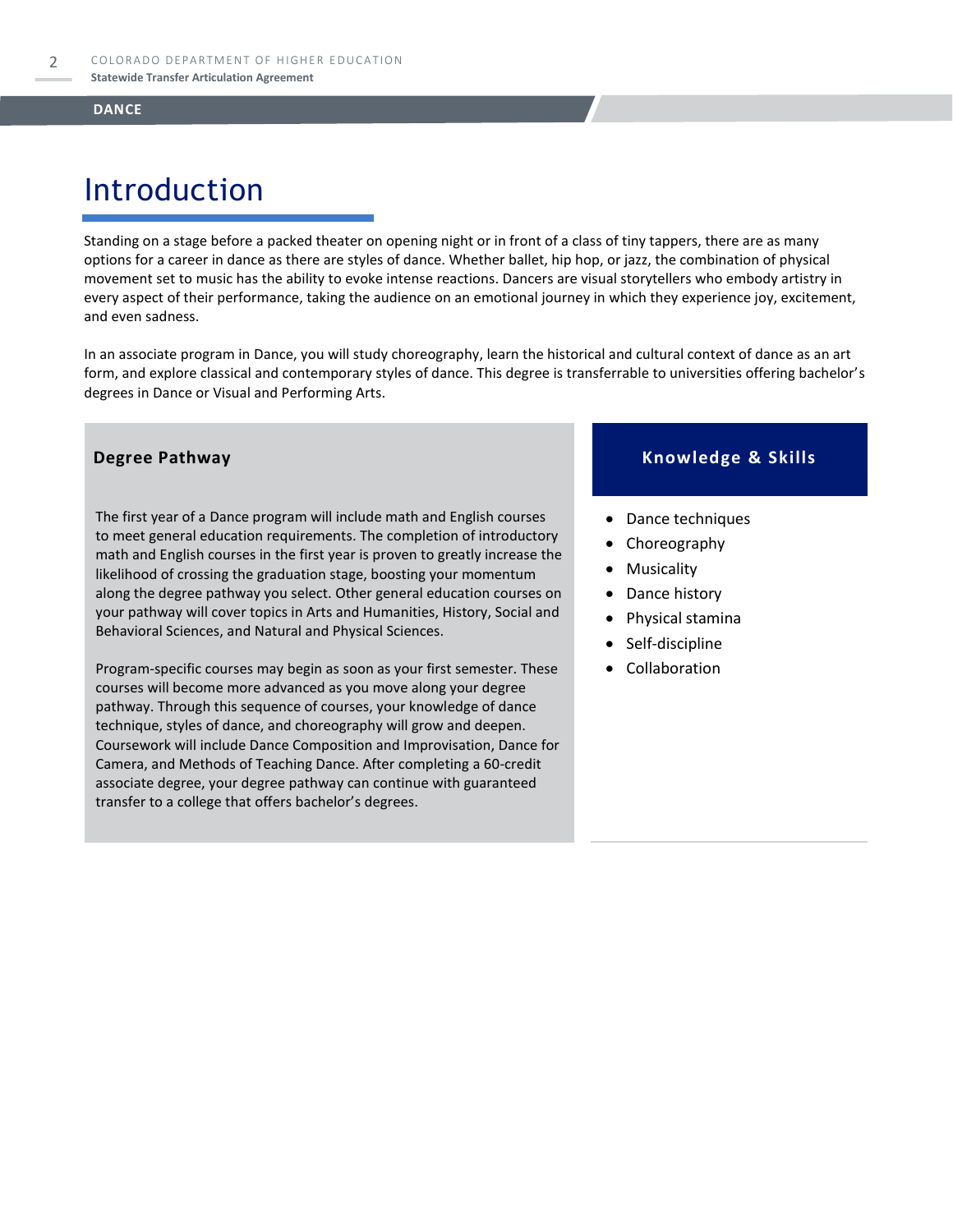3

# Participating Institutions

### **Earn an Associate Degree with Designation (DwD)**

*From this Colorado public community/junior college*

**Pikes Peak Community College** [A.A. Dance]

### **Earn a Bachelor's Degree**

*From one of these Colorado public four-year institutions*

**Colorado Mesa University**  [B.F.A. Dance]

**Colorado State University-Ft Collins**  [B.A. Dance; B.F.A. Dance]

**Metropolitan State University of Denver**  [B.A. Dance]

**University of Colorado Boulder\*** [B.A. Dance]

**University of Colorado Colorado Springs** [B.A. Visual and Performing Arts, Dance option]

\* For the University of Colorado Boulder, this agreement applies only to the B.A. program in Dance. Students interested in transferring into the B.F.A. program in Dance should contact a program advisor at CU Boulder as early as possible.

**Please Note:** Students may be required to audition as part of the admissions process. Students should consult with the program advisor at the receiving institution for guidance.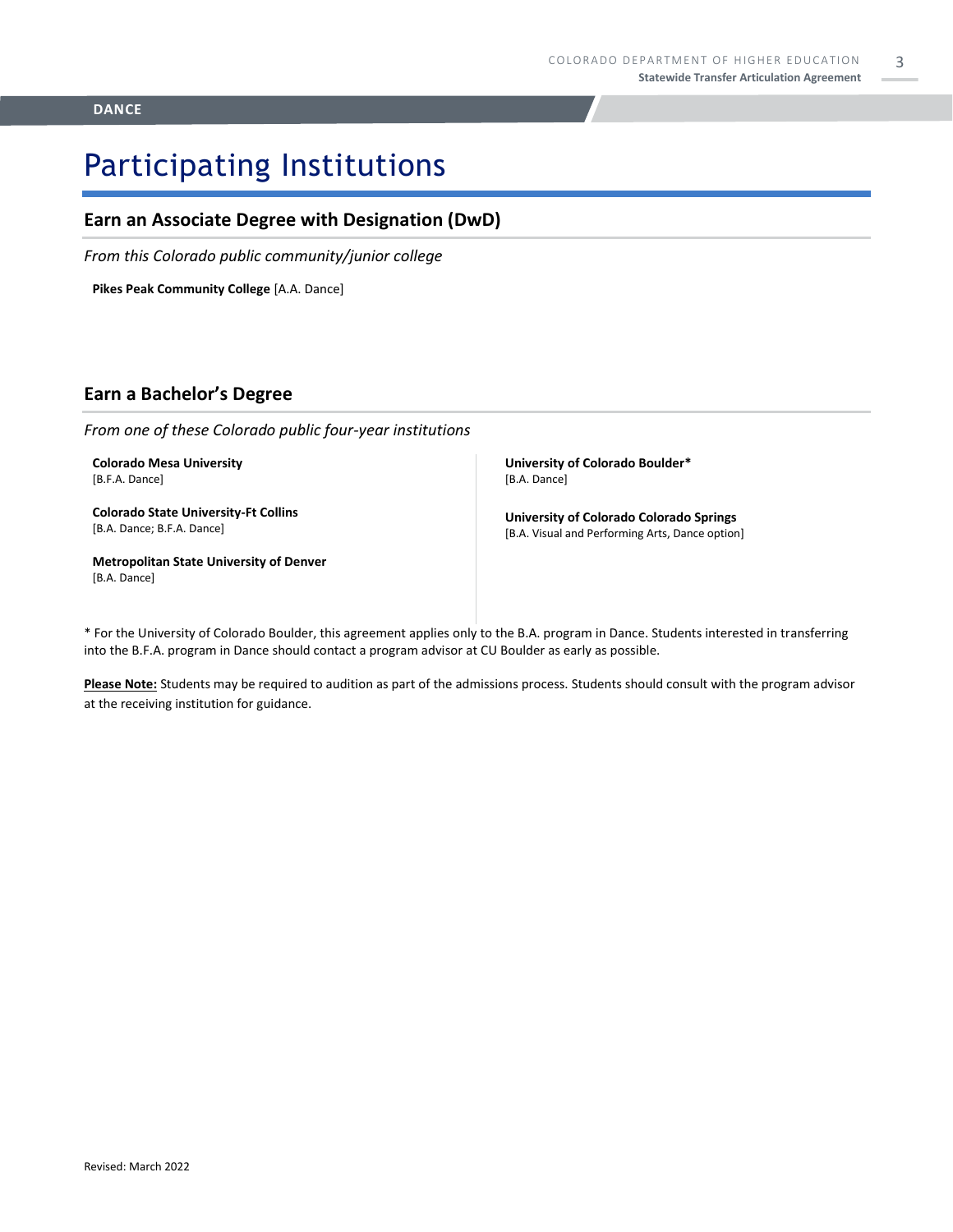# Prescribed Curriculum

### DANCE

| Required Courses that Fulfill General Education Requirements<br><b>31 CREDIT HOURS</b> |                               |                                        |                                                                                                                                                                       |  |
|----------------------------------------------------------------------------------------|-------------------------------|----------------------------------------|-----------------------------------------------------------------------------------------------------------------------------------------------------------------------|--|
|                                                                                        | <b>Credit</b><br><b>Hours</b> | <b>Community College Course</b><br>No. | <b>Course Title or Category</b>                                                                                                                                       |  |
| (Written)<br>Communication                                                             | 6                             | ENG 121/1021                           | Any (GT-CO1) course plus any (GT-CO2) course -OR-<br>Any (GT-CO2) course plus any (GT-CO3) course                                                                     |  |
| <b>Mathematics</b>                                                                     | 3                             |                                        | One GT Pathways Mathematics course (GT-MA1), MAT 120/1240<br>Mathematics for the Liberal Arts encouraged                                                              |  |
| <b>Arts &amp; Humanities</b>                                                           | 3                             | DAN 125/1050                           | Dance History (GT-AH1)                                                                                                                                                |  |
|                                                                                        | 3                             |                                        | One additional GT-AH course (can be GT-AH1, GT-AH2, GT-AH3, or<br>GT-AH4) but cannot be a DAN course                                                                  |  |
| <b>History</b>                                                                         | 3                             |                                        | One GT Pathways History course (GT-HI1)                                                                                                                               |  |
| Social &<br><b>Behavioral Sciences</b>                                                 | 6                             |                                        | Two GT Pathways Social & Behavioral Sciences courses (GT-SS1, GT-<br>GT-SS3) <sup>1</sup> , COM 220/2300 Intercultural Communication<br>SS <sub>2</sub><br>encouraged |  |
| Natural &<br><b>Physical Sciences</b>                                                  | 7                             |                                        | Two GT Pathways Natural & Physical Sciences courses (GT-SC1; GT-<br>$SC1$ ; one of these courses must have the required laboratory ( $GT$ -<br><u>SC1</u> )           |  |

### Additional Required Courses **23** CREDIT HOURS

| <b>Credit</b><br><b>Hours</b> | Course No.   | <b>Course Title</b>                                                       |
|-------------------------------|--------------|---------------------------------------------------------------------------|
| $\overline{2}$                | DAN 221/2021 | Dance Performance I                                                       |
| $\overline{2}$                | DAN 222/2022 | Dance Performance II                                                      |
| $\overline{2}$                | DAN 254/2054 | Methods of Teaching Dance                                                 |
| 3                             | DAN 211/2011 | Dance Composition & Improvisation I                                       |
| $\overline{2}$                | DAN 212/2012 | Dance Composition & Improvisation II                                      |
| $\mathfrak{p}$                | DAN 255/2055 | Dance for Camera                                                          |
| 10                            | Varies       | 10 total credits of dance technique in at least three different<br>styles |

|                               |            | <b>6</b> CREDIT HOURS                              |  |
|-------------------------------|------------|----------------------------------------------------|--|
| <b>Credit</b><br><b>Hours</b> | Course No. | <b>Course Title</b>                                |  |
|                               |            | <b>Electives CANNOT be additional DAN courses.</b> |  |
|                               |            |                                                    |  |

<sup>1</sup> CSU-Ft. Collins requires that one of the Social and Behavioral Science (GT-SS) courses be PSY 101/1001 – General Psychology I.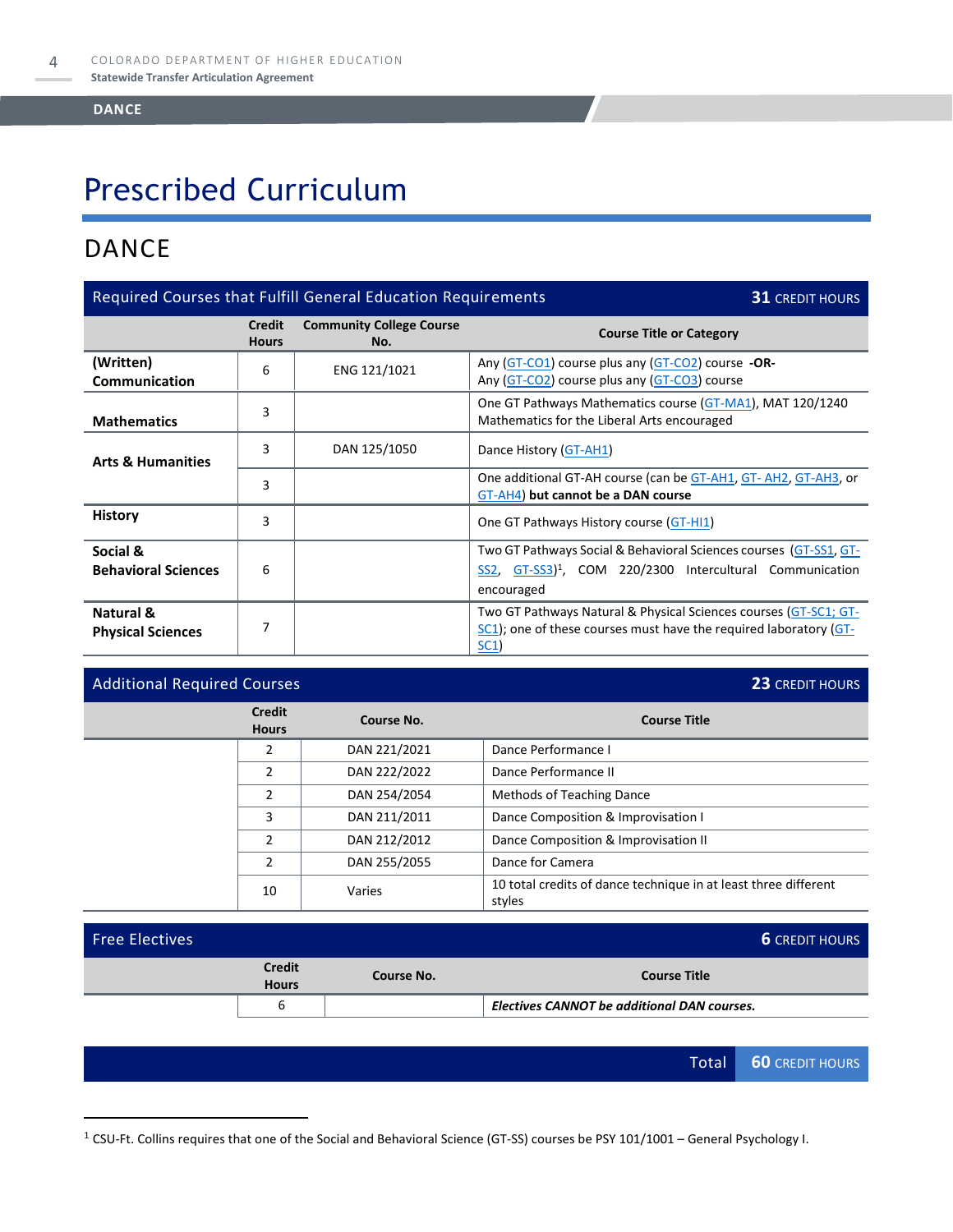# Course Planner

## DANCE DEGREE PLAN

### STUDENT NAME

| Institution:                   |            |                     |                     |                  |  |  |
|--------------------------------|------------|---------------------|---------------------|------------------|--|--|
| Semester                       | Course No. | <b>Course Title</b> | <b>Credit Hours</b> | <b>Completed</b> |  |  |
|                                |            |                     |                     |                  |  |  |
|                                |            |                     |                     |                  |  |  |
|                                |            |                     |                     |                  |  |  |
|                                |            |                     |                     |                  |  |  |
|                                |            |                     |                     |                  |  |  |
|                                |            |                     |                     |                  |  |  |
| <b>Total Credits Completed</b> |            |                     |                     |                  |  |  |

| Institution:                   |                   |                     |                     |                  |  |  |
|--------------------------------|-------------------|---------------------|---------------------|------------------|--|--|
| Semester                       | <b>Course No.</b> | <b>Course Title</b> | <b>Credit Hours</b> | <b>Completed</b> |  |  |
|                                |                   |                     |                     |                  |  |  |
|                                |                   |                     |                     |                  |  |  |
|                                |                   |                     |                     |                  |  |  |
|                                |                   |                     |                     |                  |  |  |
|                                |                   |                     |                     |                  |  |  |
|                                |                   |                     |                     |                  |  |  |
| <b>Total Credits Completed</b> |                   |                     |                     |                  |  |  |

| Institution:                   |                   |                     |  |                  |  |
|--------------------------------|-------------------|---------------------|--|------------------|--|
| <b>Semester</b>                | <b>Course No.</b> | <b>Course Title</b> |  | <b>Completed</b> |  |
|                                |                   |                     |  |                  |  |
|                                |                   |                     |  |                  |  |
|                                |                   |                     |  |                  |  |
|                                |                   |                     |  |                  |  |
|                                |                   |                     |  |                  |  |
|                                |                   |                     |  |                  |  |
| <b>Total Credits Completed</b> |                   |                     |  |                  |  |

| Institution: |                                |                     |                     |                  |  |
|--------------|--------------------------------|---------------------|---------------------|------------------|--|
| Semester     | <b>Course No.</b>              | <b>Course Title</b> | <b>Credit Hours</b> | <b>Completed</b> |  |
|              |                                |                     |                     |                  |  |
|              |                                |                     |                     |                  |  |
|              |                                |                     |                     |                  |  |
|              |                                |                     |                     |                  |  |
|              |                                |                     |                     |                  |  |
|              |                                |                     |                     |                  |  |
|              | <b>Total Credits Completed</b> |                     |                     |                  |  |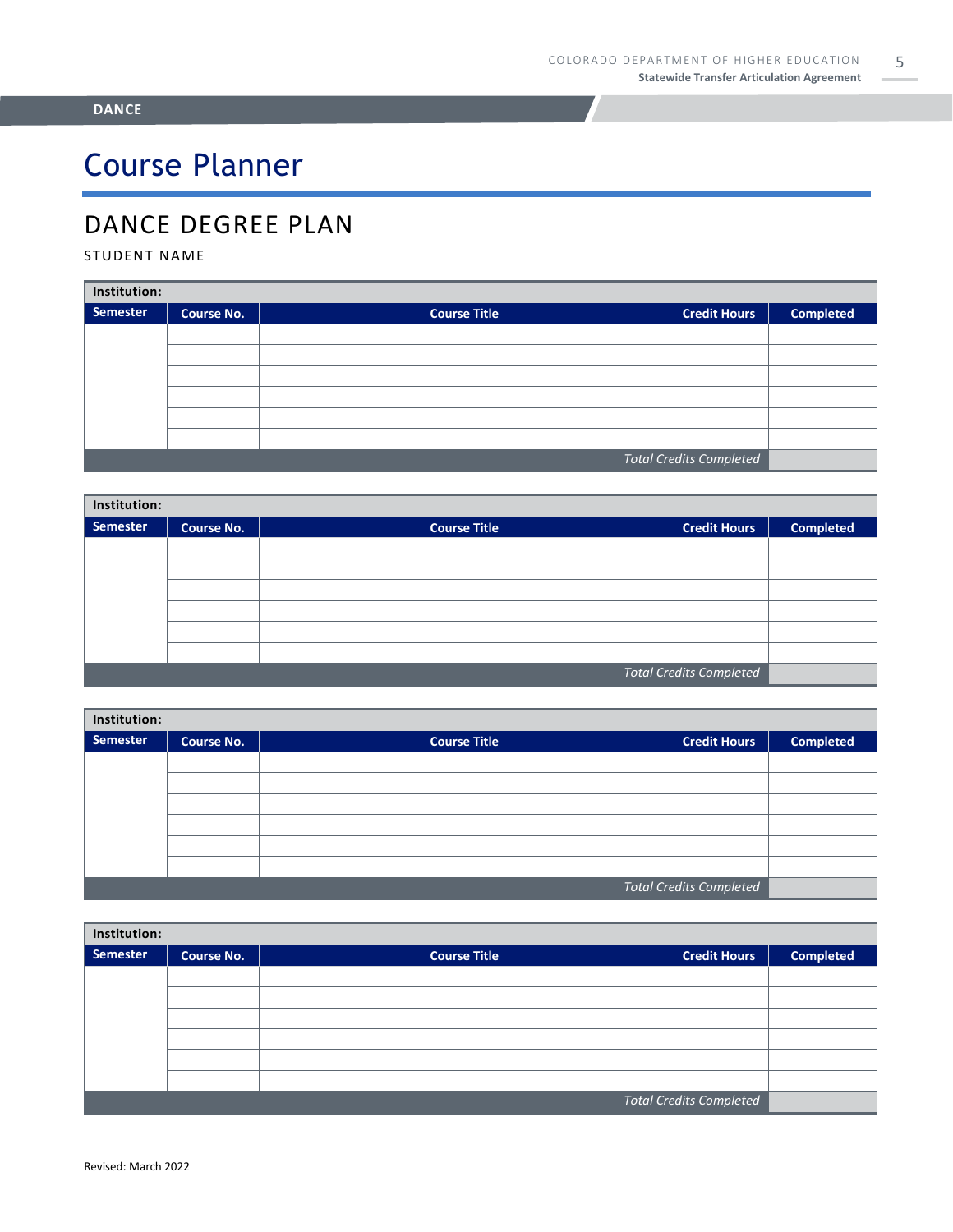# Contractual Language

### **INTRODUCTION**

A statewide transfer articulation agreement identifies the community college courses students need to take in order to graduate from a community college with a 60-credit Associate of Arts (AA) or Associate of Science (AS) degree with designation (DwD). Students are responsible for informing the admissions counselor or transfer advisor at their receiving four-year institution that they are completing a DwD.

It is important for students to understand that completion of an AA or AS degree within two years requires them to complete an average of 15 credits per semester (or 30 credits per year). Also, research shows that students who take classes in their major area within their first 30 credit hours are more likely to persist and graduate.

The guarantees and limitations below describe the minimum requirements to which all participating institutions have agreed. Students who believe an institution is not meeting the guarantees described below can file a complaint with the [CDHE.](https://highered.colorado.gov/filing-student-complaint)

### **GUARANTEES**

Students who complete a DwD pursuant to the prescribed curriculum in this statewide transfer articulation agreement **and** pass all 60 credits with a C- or higher **and** are admitted to the receiving institution's corresponding degree program (see cover page) are guaranteed the following:

- 1. Junior standing with no more than 60 remaining credits to meet the graduation requirements for the baccalaureate degree program covered by this articulation agreement.
- 2. Completion of the receiving institution's lower division general education requirements as defined by the GT Pathways curriculum.
- 3. The same graduation requirements as students who begin and complete this degree program at the four-year institution.
- 4. Admission to all Colorado public baccalaureate awarding institutions (*except* Colorado School of Mines) is guaranteed to applicants who have completed any AA or AS degree from a Colorado public two-year institution after high school graduation, provided certain requirements are met. To see these requirements, please refer to the Colorado Commission on Higher Education's Admissions [Standards Policy](https://highered.colorado.gov/sites/highered/files/2020-03/i-partf_0.pdf), section titled "Guaranteed Transfer Admissions" [here.](https://highered.colorado.gov/educators/policy-funding/cche-policies-procedures) Please note: Students transferring to a University of Colorado institution (Boulder, Colorado Springs, Denver) must satisfy the CU System's MAPS (Minimum Academic Preparation Standards) requirement.
- 5. Per the Commission's **[Prior Learning Assessment](https://highered.colorado.gov/sites/highered/files/2020-03/i-partx.pdf)** policy, section 2.07, and pursuant to Colorado Revised Statutes §23-1-108 (7)(b)(II)(A), "a state institution of higher education that admits as a junior a student who holds an associate of arts degree, associate of applied science degree, or associate of science degree that is the subject of a statewide degree transfer agreement shall not require the student to complete any additional courses to fulfill general education requirements", and that the receiving institution of higher education is responsible for the total cost of tuition "for any credit hours that exceed the total credit hours required for a native student or that extend the total time to receive the degree beyond that required for a native student".
- 6. The Commission's Prior Learning Assessment policy also states "every Colorado public institution of higher education shall accept in transfer from within the institution and from other state institutions of higher education prior learning assessment credit awarded for GT Pathways requirements" (section 3.01), and "Colorado public institutions of higher education shall not prohibit students from meeting general education/GT Pathways requirements with prior learning assessment credit" (section 3.02).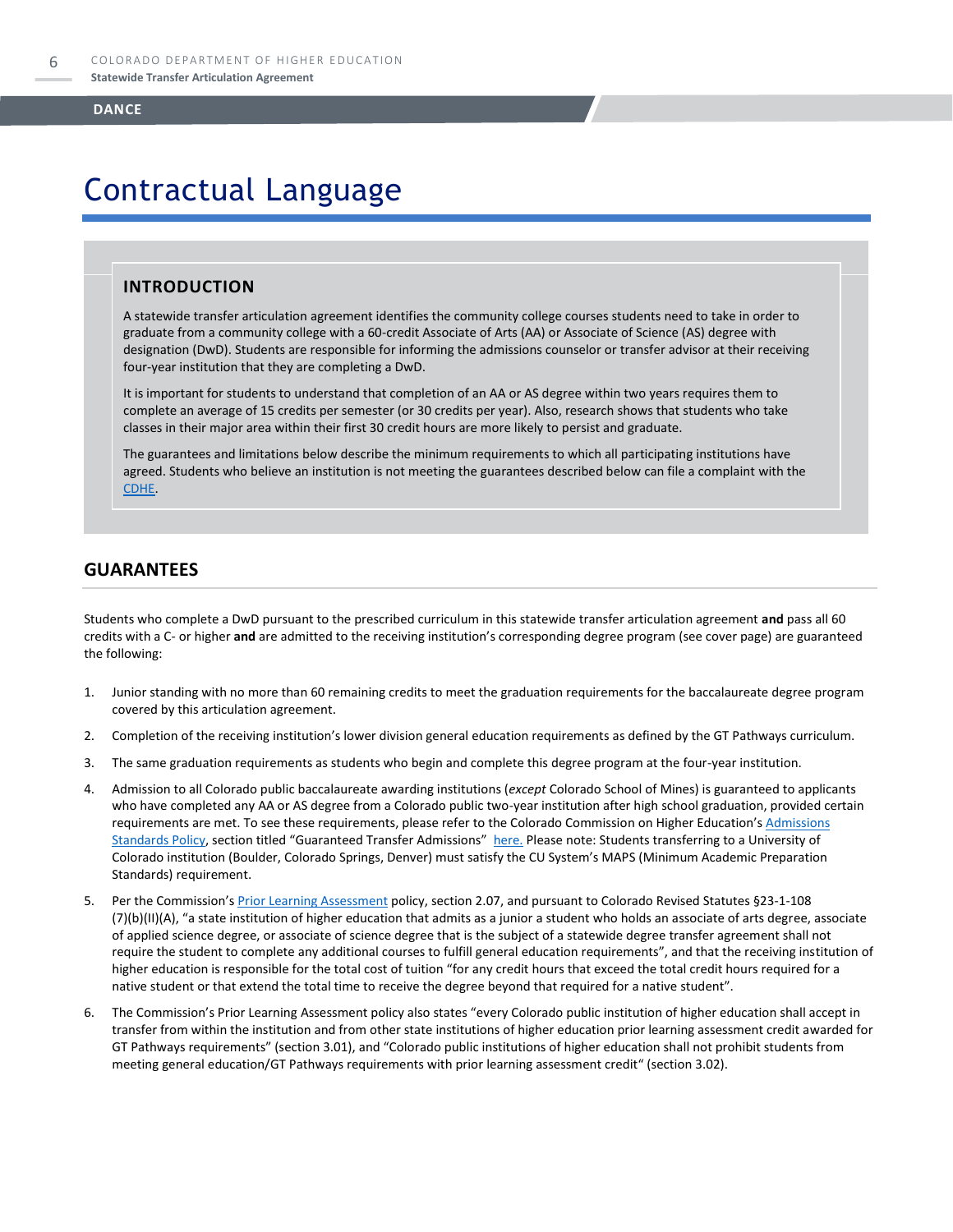### **LIMITATIONS**

- 1. Students must meet all admission and application requirements at the receiving institution including the submission of all required documentation by stated deadlines. Students are advised to consult with the Office of Admissions at the institution to which they intend to transfer.
- 2. Only courses with grades of C- or higher are guaranteed to transfer.
- 3. Admission to a receiving institution does not guarantee enrollment in a specific degree program. Some programs at receiving institutions have controlled entry due either to space limitations or academic requirements.
- 4. The credit and course transfer guarantees described in this agreement apply to the specific degree programs covered by this agreement (see cover page). If the student changes majors, receiving institutions will evaluate application of the courses designated in this agreement to other degree programs on a course-by-course basis.
- 5. Students are allowed to use credits awarded by exam, such as AP (Advanced Placement) and IB (International Baccalaureate), as long as those exams are listed on the exam table[s here,](https://highered.colorado.gov/get-credit-for-what-you-already-know) or may use challenge exams to fulfill GT Pathways requirements (not necessarily major requirements) and those credits are guaranteed to transfer and apply to GT Pathways requirements at the receiving institution per the Colorado Commission on Higher Education's Policy I, X: Prior Learning Assessment. See the [entire policy](https://highered.colorado.gov/sites/highered/files/2020-03/i-partx.pdf) for more information.
- 6. The receiving institution shall accept all applicable credits earned within ten years of transfer to the receiving institution. Credits earned more than ten years earlier will be evaluated on a course-by-course basis.
- 7. All the courses a student needs to take in the associate degree program covered by this statewide transfer articulation agreement are listed in the prescribed curriculum. Course substitutions are allowed as long as the student and both the sending and receiving institutions agree to the substitution; such agreement should be documented in writing and the student should keep a copy until the baccalaureate degree is conferred. Note that if students substitute a course, then this is no longer a statewide agreement and some of the guarantees are only for the receiving institution that agreed to the substitution. **Any additional courses taken in the discipline covered by this agreement might not count toward the requirements of the major at the receiving institution.** Students can avoid this problem by taking no more courses in the discipline beyond those identified in the prescribed curriculum. STUDENTS SHOULD CONSULT THE PROGRAM ADVISOR AT THE RECEIVING INSTITUTION FOR GUIDANCE. Any advisement from an academic advisor should be obtained IN WRITING.
- 8. Students seeking K-12 teacher licensure may not use this agreement because teacher preparation programs have different requirements for educator licensure.

*\*For the University of Colorado Boulder, this agreement applies only to the B.A. program in Dance. Students interested in transferring into the B.F.A. program in Dance should contact a program advisor at CU Boulder as early as possible. Because of the limitations above, students must consult with the Office of Admissions at the institution to which they are transferring.*

### **Addendum to Agreement**

Students who do not complete an AA/AS degree can use the prescribed curriculum in a statewide transfer articulation agreement as a common advising guide for transfer to all public institutions that offer the designated bachelor's degree program.

Please note the following:

- 1. Students are guaranteed application of general education courses completed with a C- or higher in the prescribed curriculum in this agreement up to the established maximum in each GT Pathways content area.
- 2. Except in special cases (e.g., the partial completion of a required sequence of courses or variation in the number of credit hours institutions award for course equivalents), students can expect that courses specified within the prescribed curriculum in this agreement, successfully completed with a C- or higher, will fulfill the relevant course requirements in the designated major.
- 3. Receiving institutions will evaluate all courses other than those specified in this agreement on a course-by-course basis.

Students transferring without a completed AA/AS degree must consult with the Office of Admissions at the institution to which they are transferring to review the issues identified above, and to make sure they meet all admission and application requirements at the receiving institution, including the submission of all required documentation by stated deadlines.

This agreement will be reviewed by disciplinary faculty no less frequently than every five years. *The agreement will remain in force until such time as it is formally modified or terminated.*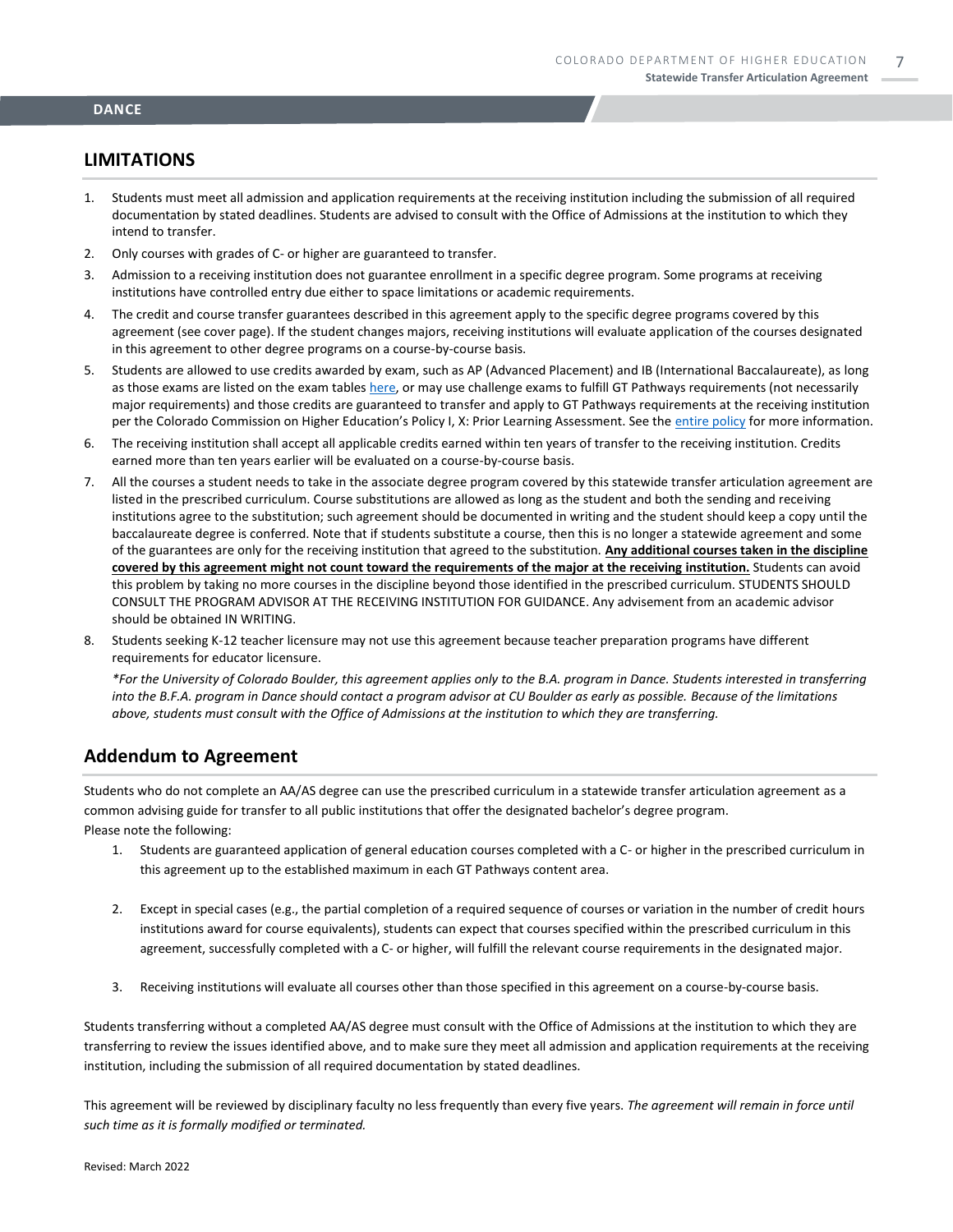#### **Statewide Transfer Articulation Agreement**

### **DANCE**

The Department of Higher Education – in consultation with the General Education Council – may make minor technical changes to this agreement on behalf of participating institutions. The most current version of the agreement can be found on the [CDHE website.](https://highered.colorado.gov/transfer-degrees) Institutions that wish to join or withdraw from this agreement should consult the Division of Academic Affairs at the Colorado Department of Higher Education. Terms and processes are outlined in the Commission's policy on Statewide Transfer and GT Pathways, available at the [CDHE website.](https://highered.colorado.gov/educators/policy-funding/general-education-ge-council/gtpathways/transfer-agreements)

A paper or hard copy of this document may not be the most current version of the agreement—check th[e website](https://highered.colorado.gov/transfer-degrees) of the Colorado Department of Higher Education for the most current version.

*Signatures from institutional/system Chief Academic Officers for all participating institutions, as listed on the cover page, have signed this agreement. Signatures of Chief Academic Officers, who possess or have been delegated authority to enter into this agreement on behalf of their institution or institutions (in some cases by the institutional or system governing board), are on file in the Division of Academic Affairs at the Colorado Department of Higher Education.*